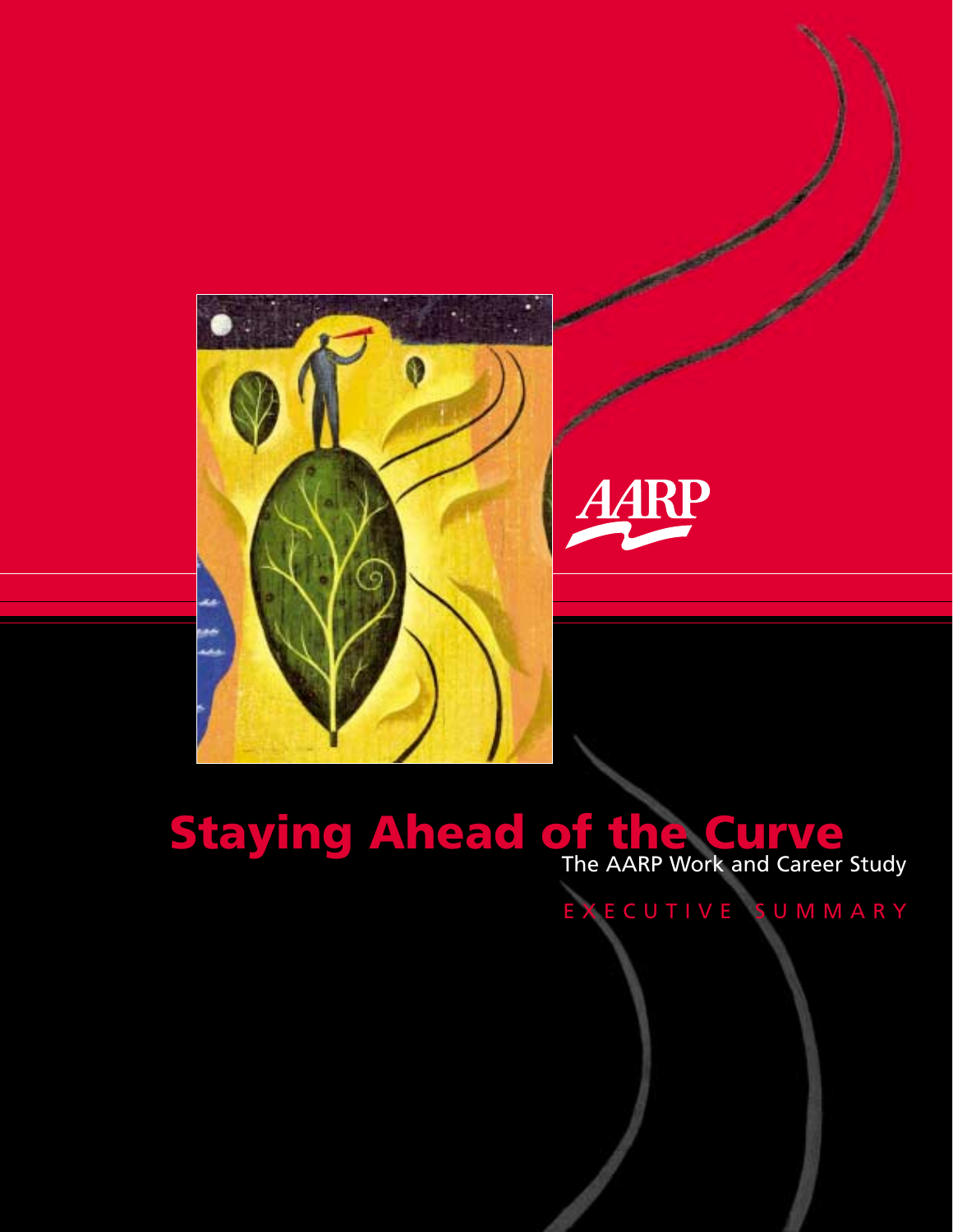# **Staying Ahead of the Curve: The AARP Work and Career Study A National Survey Conducted for AARP by RoperASW September 2002**

*Xenia Montenegro, Ph.D.,* Project Manager, Knowledge Management, AARP *Linda Fisher, Ph.D.,* Associate Research Director, Knowledge Management, AARP *Shereen Remez, Ph.D.,* Director of Knowledge Management, AARP

©2002 AARP

May be copied only for noncommercial purposes and with attribution; permission required for all other purposes.

AARP, Membership, Knowledge Management, 601 E Street, NW, Washington, DC 20049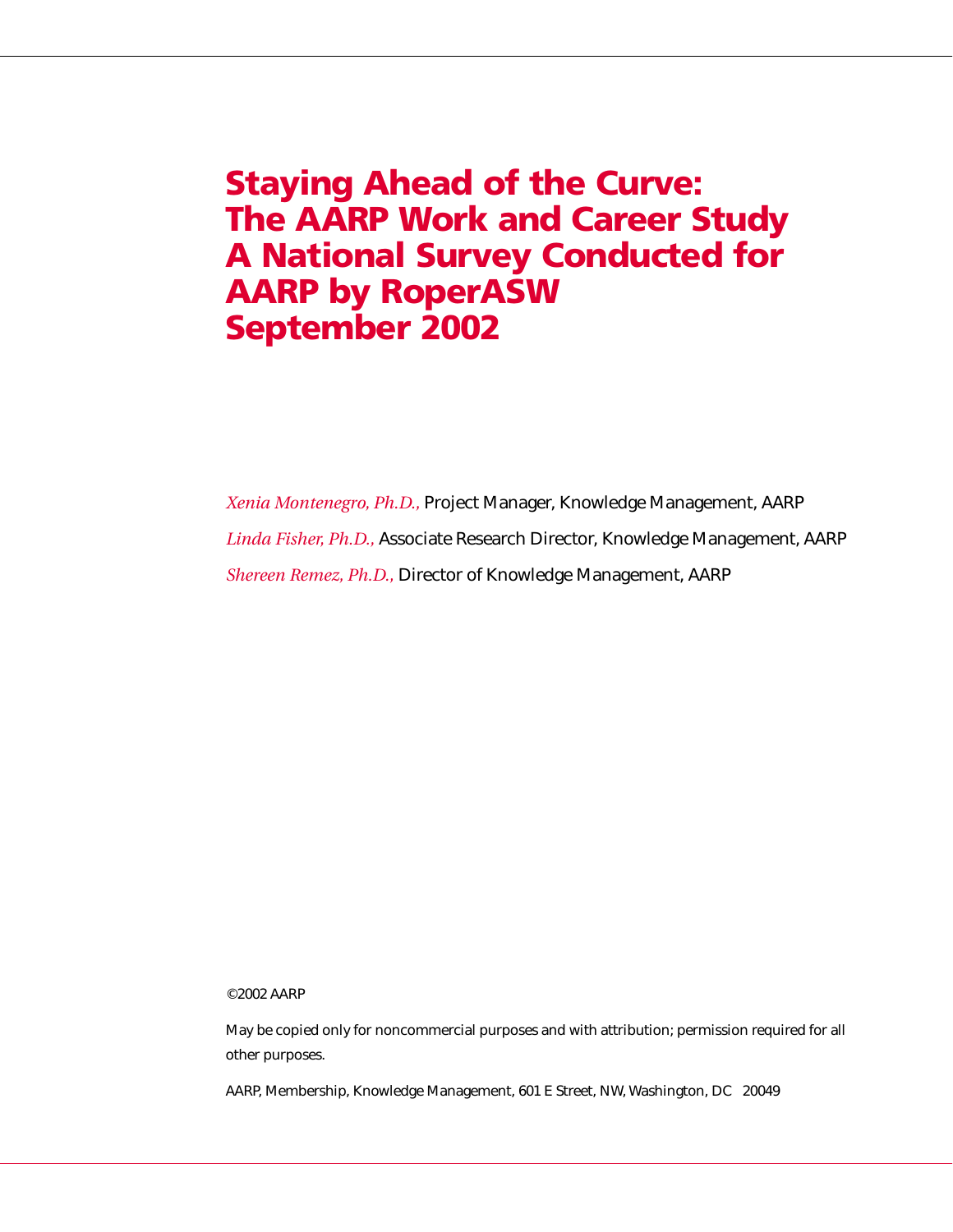# **Staying Ahead of the Curve: The AARP Work and Career Study Executive Summary**

The confluence of two important demographic shifts promises to reshape the U.S. workforce over the next decade and beyond.

First, there will be more workers over age 55. In 2000, 13 percent of the workforce was 55 and older, according to the Bureau of Labor Statistics, and by 2015, this figure is expected to rise to 20 percent. During the same period, the highest growth rate in the U.S. workforce will be among workers aged 55 to 64. That change is fueled in large part by the leading edge of the baby boom population, which is now crossing the age 55 threshold in large—and expanding—numbers. It also reflects the fact that Americans are leading longer and healthier lives, enabling them to extend their stay in the working world.

As the boomer population moves through the workforce and retires, there will be more jobs than workers to fill them. This is due in large part to the smaller size of the generations following the boomer cohort.

Consequently, the U.S. will grow older and face critical shortages of qualified workers, especially in the dominant and growing service sectors of the economy. The labor shortages of tomorrow pose urgent questions today to public policy makers, businesses and workers alike, principal among them: what must we do to recruit, retain, train and address needs of older workers, whose sheer numbers and experience will make them an invaluable commodity in the workplace?

To answer this and related questions, AARP, which has long examined older worker trends in its research and addressed their implications through its programming and advocacy, turned to older American workers themselves. We asked them to discuss their perspectives, desires, fears and needs regarding work and work life balance issues, and from that conversation comes this report, *Staying Ahead of the Curve: The AARP Work and Career Study.*

*Staying Ahead of the Curve* is based on a national survey conducted for AARP in May and June 2002 by RoperASW. We interviewed 2,518 workers ages 45-74, including a representative national sample of 1,500 workers, as well as oversamples of African American, Hispanic and Asian American 45+ workers.

The study paints a complex picture of 45+ workers' motives for working and of their attitudes and perceptions about today's workplace. From this picture, several key findings emerge:

• Forty-five-plus workers want to continue working and to have viable work options later in life; indeed, 84 percent say they would work even if they were financially set for life and 69 percent say they plan to work into their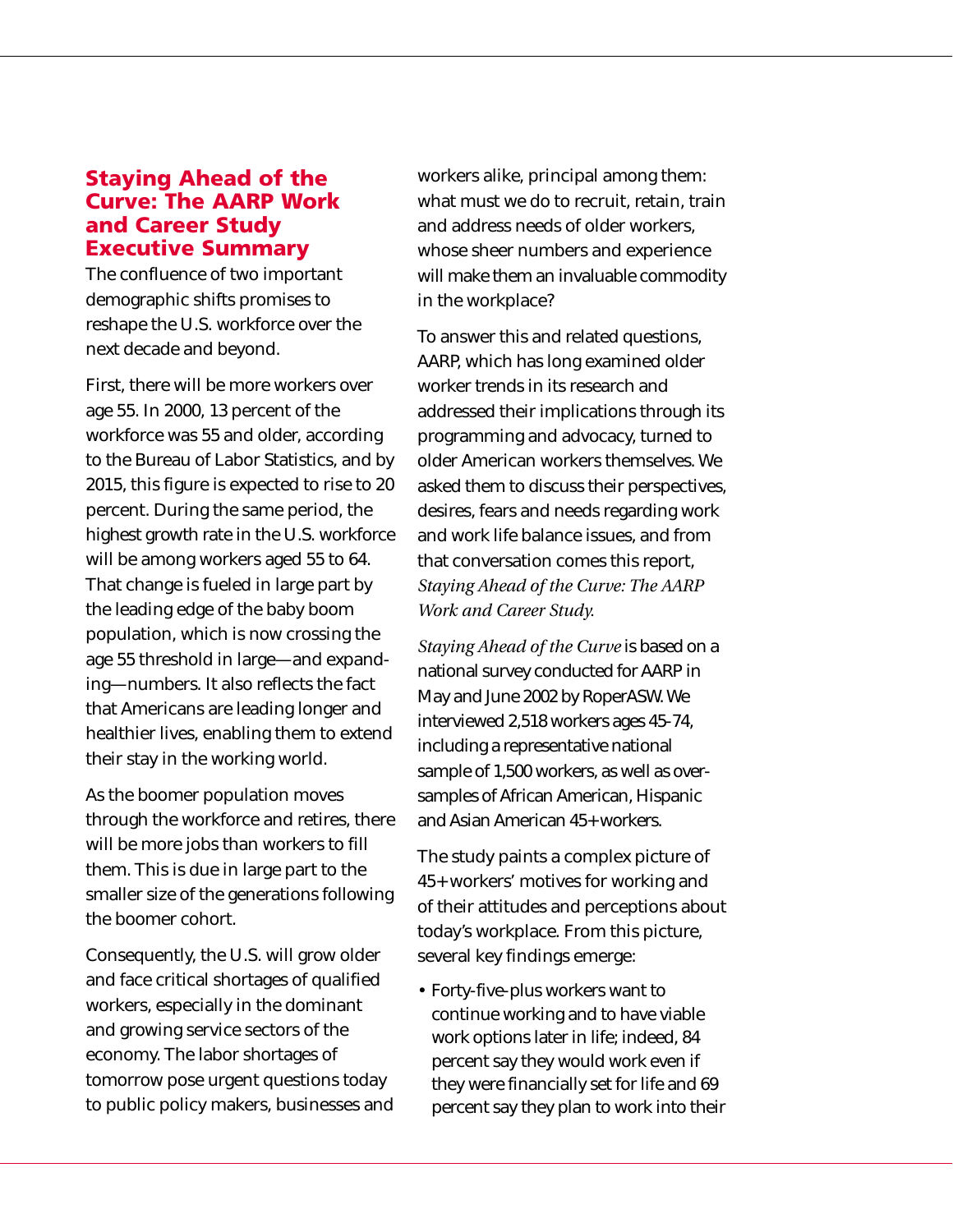so-called retirement years. But they want to work on different terms than may have defined their earlier careers, with more flexibility and autonomy, and for a wide range of motivations not only for the money and health care coverage but also peace of mind, enjoyment and a sense of purpose.

- For many 45+ workers, particularly baby boomers, work life balance—the juggle of personal and career responsibilities—is a pervasive feature of their lives, and it dominates their views and decisions about work. Seventy percent of the survey's employed respondents say they are looking for ways to better balance their work with their personal lives, and a large proportion of 45+ workers are dealing with major life challenges on the homefront, challenges that compete for their time and energy at work.
- Forty-five-plus workers make it clear that they want, among other amenities, respect, training, benefits and flexibility in their jobs. Employers, particularly those who will feel the effects of shrinking workforce, will be increasingly challenged to address these needs.
- All 45+ workers express confidence about their own future in the workforce and ability to find and retain a job. But with that optimism large proportions (more than two-thirds) of 45+ workers have concerns that age discrimination remains a major barrier to their advancement and well being in the workplace.

• Minority 45+ workers share a generally positive outlook about their prospects in the workplace, even though they are slightly less optimistic than the total population of 45+ workers about their own personal future. They share many of the same reasons for working, and large majorities say they would continue to work even if they were financially set for life. However, perhaps because of a higher incidence of caregiving, the issue of work life balance is of even more concern for minority workers than for 45+ workers as a whole.

# **Who Are 45+ Workers?**

Boomers represent by far the largest segment (70 percent) of the 45+ workers, followed by the 57 to 64 age cohort (20 percent) and then the 65 to 74 segment (7 percent) (3 percent did not give exact age). It's a proportional mix that is likely to change as the mammoth boomer demographic ages, lives longer and healthier than previous generations and follows through on its plans to work later in life.

### *Breakdown of 45+ Workers*

Base: Total (n=1500)

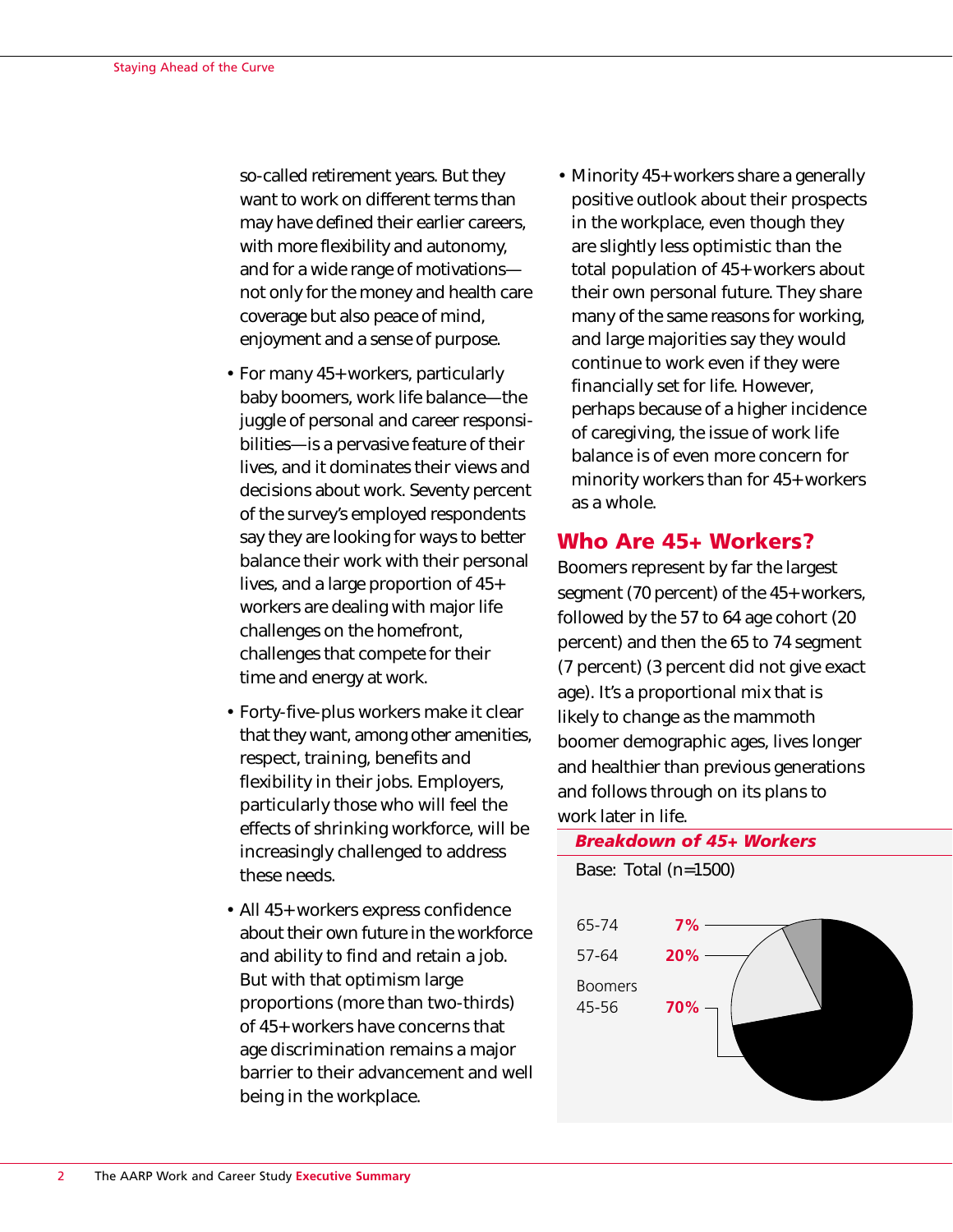And 45+ workers remain heavily engaged in the working world. Logging an average of 41.9 hours of work a week, 94 percent of those between 45 to 74 years old are currently employed (the balance, 6 percent, are seeking employment). Of those employed, 67 percent are working full time, 11 percent part time. Fifteen percent are selfemployed. Nearly four out of five (78 percent) have never been retired, and 15 percent consider themselves retired but working.

White collar/clerical workers make up the largest segment of the survey pool at 35 percent, followed by those in executive professional jobs (28 percent) and blue-collar jobs (24 percent). The median household income of 45+ workers is \$53,400. The median individual income is \$39,400.

## **Four Key Segments**

*Sustainers—*comprising the largest segment of the 45-plus workforce—say they work to live. Even though, on par with other types of 45-plus workers, the majority (70%) of Sustainers consider enjoyment a major reason for working, even more (91%) say money is a major factor in their decision to work. Moreover, non-economic drivers such as enjoyment, personal fulfillment, and personal connections tend to factor less into Sustainers' reasons for working compared to other groups.

*Providers*—are workers "in the middle." They are more likely than other workers to be struggling to balance multiple caregiver roles while in their peak work years. They are particularly apt to be seeking balance between their work and personal life. The central role of work in their lives is to help them provide for others, and many are sandwiched between the needs of their children and those of their aging parents. Working is particularly important to the self-esteem of these workers because it allows them to fulfill their role as providers and caregivers. Men and Hispanics are somewhat more likely than others to fall into this group.

*Connectors—*as the name suggests, are particularly connected to their workplaces. On average they have spent more years with their current employer than other types of workers and they are most likely to plan to stay with their current employer until they are ready for full retirement. These workers are particularly likely to feel strong personal connections to their coworkers and are most apt of all segments to desire a family-like work atmosphere. But work is not all about connection, even for this group. Connectors also have a strong interest in the health and retirement benefits that many of them have likely been accruing during many years of dedicated service.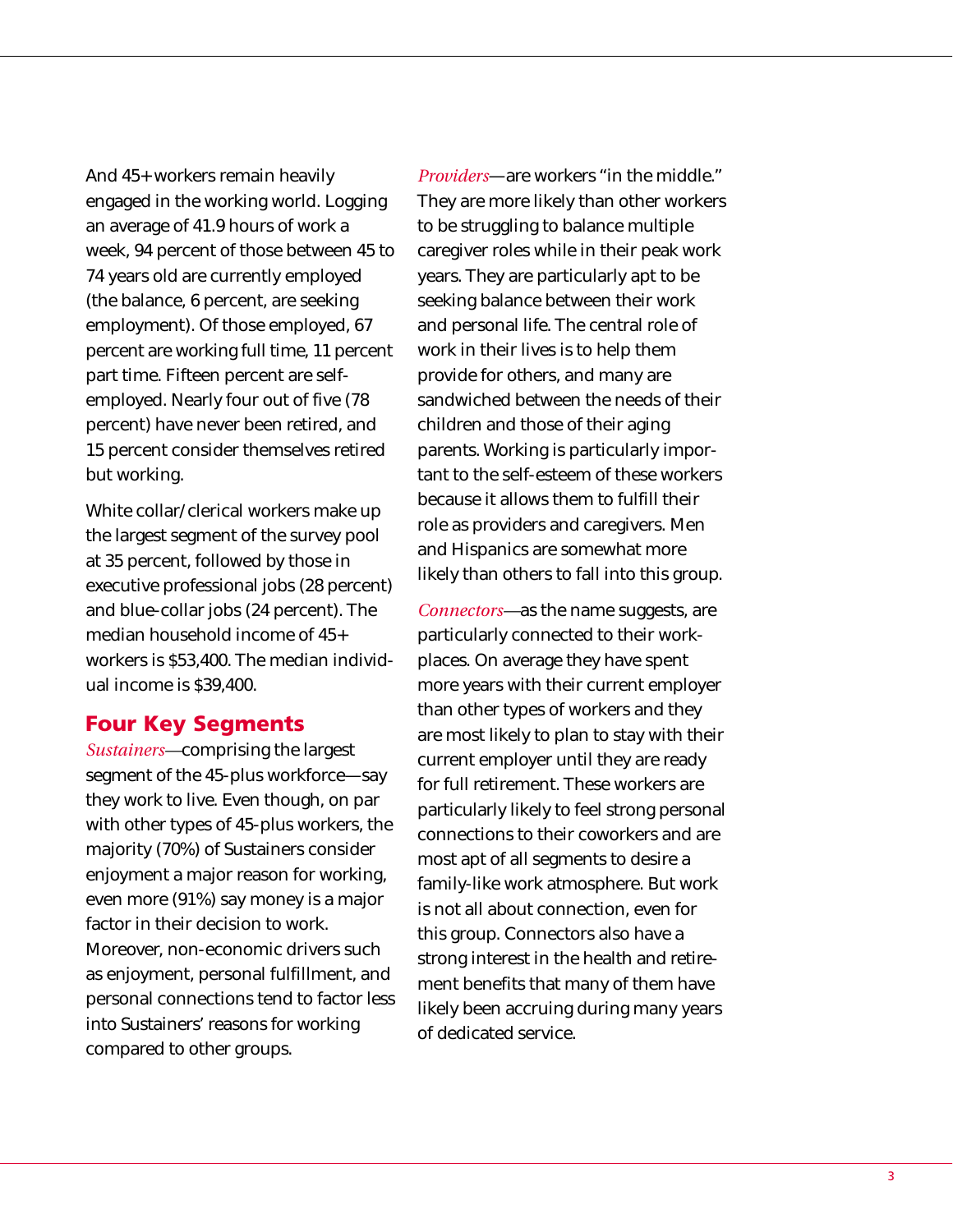*Contributors*—live to work. These workers tend to be better educated and more affluent. They are also more likely than other groups to have executive and professional jobs. Of all segments, Contributors are the most likely to be engaged and satisfied with their work. Feeling useful and making a contribution to society—not money—is what most Contributors say motivates their decision to work. The highest concentration of workers who have reentered the workforce since retirement are found in this segment—and full retirement is appealing to fewer of these workers.



# **Working Into Retirement Life**

*Staying Ahead of the Curve* leaves little doubt that 45+ workers want to remain engaged in the workforce well past traditional "retirement age", which long signaled the end of the working life for so many people of previous generations. A large percentage (69 percent) say they want to work into their retirement years.

*On different terms.* But they want to finish out the latter stages of their careers in different roles and on different terms than before. More than a third (34 percent) say that during retirement they plan to work on a part-time basis "for interest and enjoyment." Another 19 percent say they plan to work part-time for needed income, 10 percent plan to go into business for themselves and 6 percent intend to work full-time in a new career altogether. These responses reflect a relatively new, but increasingly common embrace among late-stage workers of so-called "bridge jobs" that sustain them, offer them new experiences and provide work life flexibility between careers or before they leave the working world for good.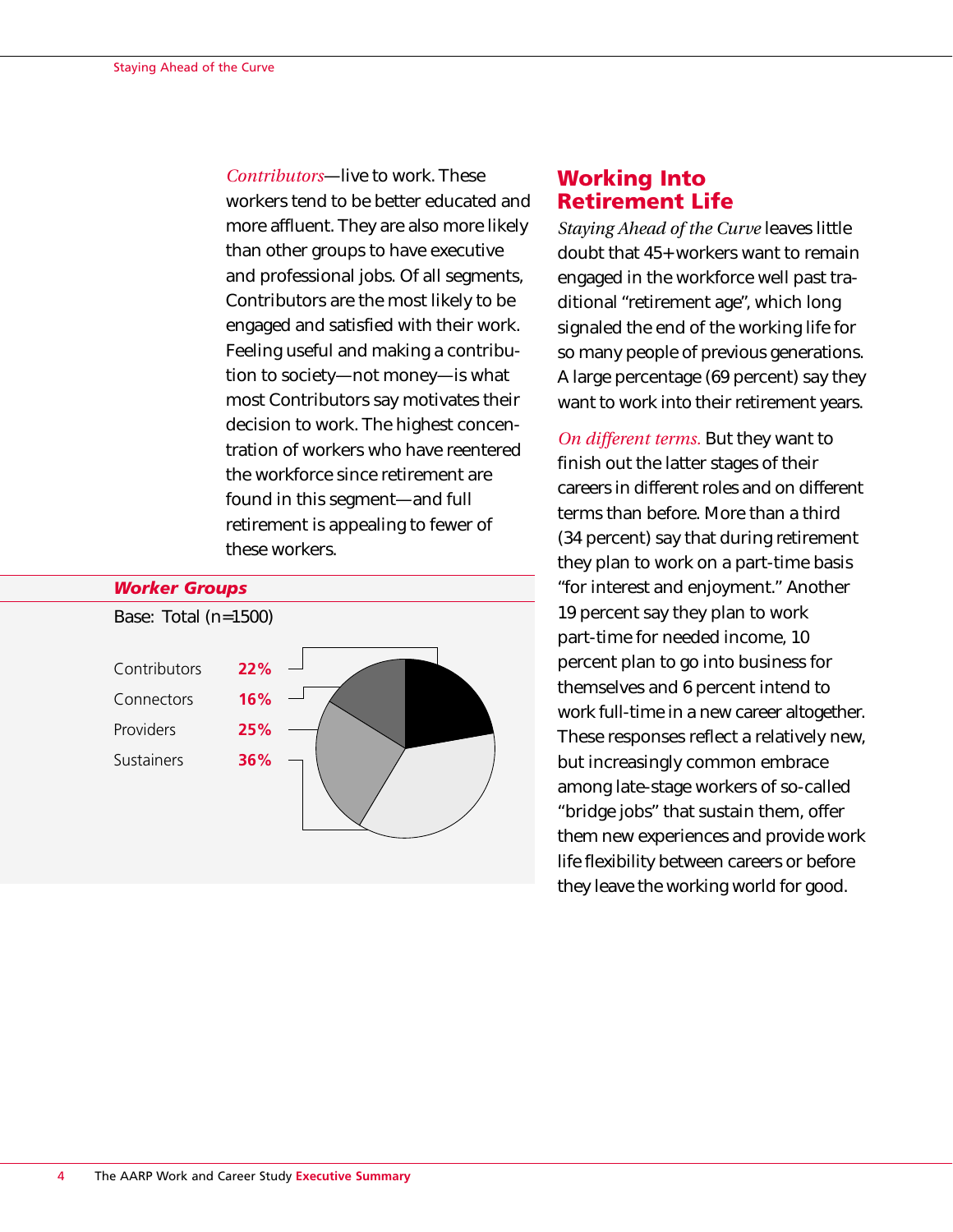

In large numbers 45+ workers say their ideal job would include opportunities to learn something new (88 percent), to pursue something they've always wanted to do (75 percent), to get more paid time off (86 percent) and to have a flexible schedule (76 percent).

*Working to live.* To be sure, a majority cite practical needs—namely money and health care coverage—as the big reasons to continue to work. Fifty-five percent say they will continue to work only because of the money. Seventy-six percent say money is one of the major reasons, while 67 percent say "saving for retirement" was a motive. Eighty percent of 45+ workers believe that most people can't afford to retire altogether.

An increasing number of 45+ workers are saying they work in large part because they need health care coverage, reflecting the dramatically rising cost of health care and growing anxieties many aging Americans have about their health security. When the Staying Ahead of the Curve survey asked about major reasons 45+ workers continue to work, 65 percent said maintaining health insurance was a key reason to keep working. That's five percentage points more than offered that same response in a 1985 AARP survey. Fifty-six percent say in 2002 they'll keep working to pay for health costs for themselves or others in the family, a full 15 percentage point increase over 1985.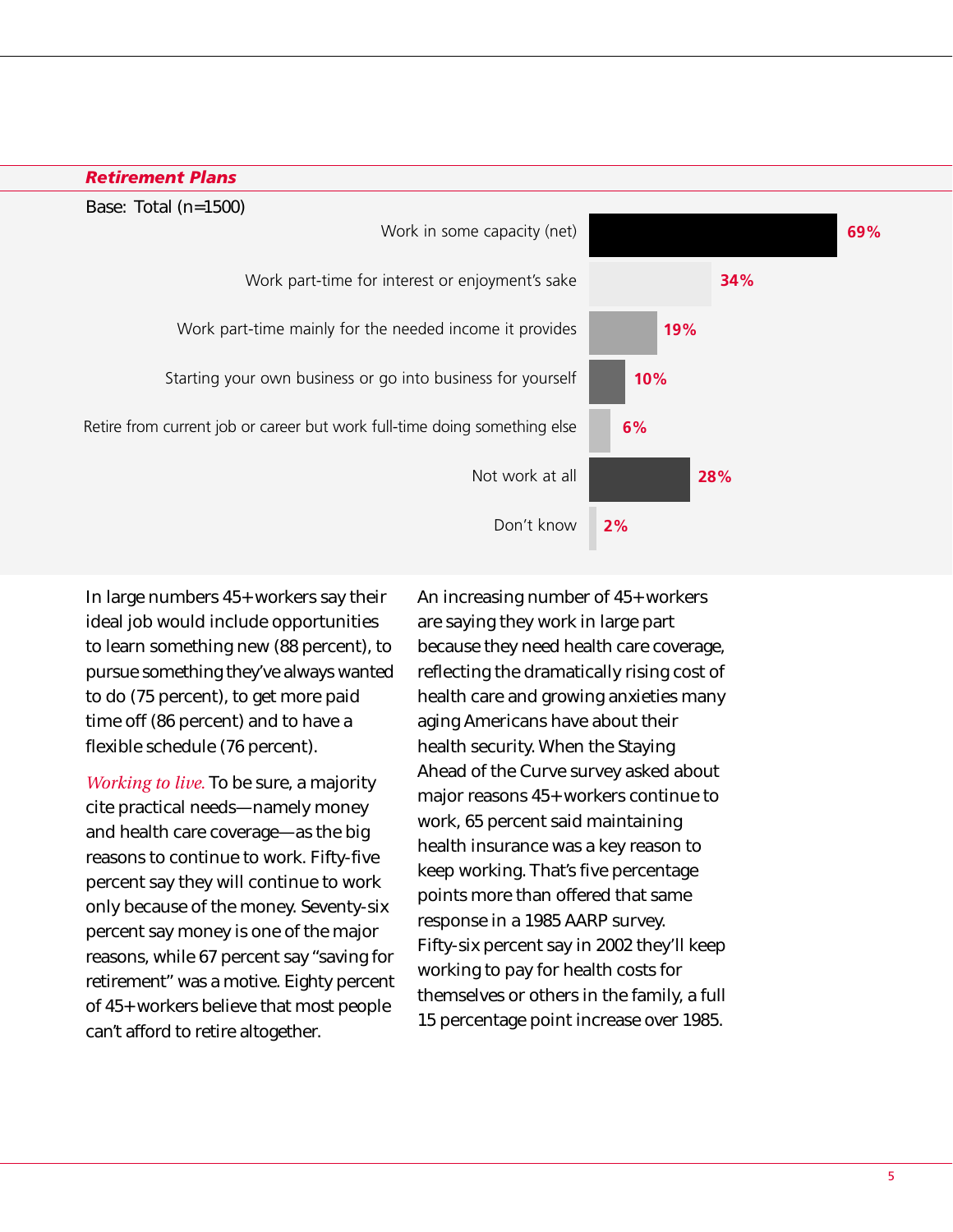*Working for fulfillment.* But money and health security aren't all that are keeping 45+ workers on the job. For many, there are valuable intangibles they say they would miss if not employed and 84 percent say they would work even if financially set for life. A large majority (76 percent) say they enjoy working, and 55 percent report that they have remained in their jobs for at least the

last five years because they enjoy the work. Sixty-eight percent say that "being productive" motivates them to work, 89 percent feel that their job "makes a contribution to society or helps people," and nearly two-thirds (65 percent) say that work "gives them a reason to get out of bed in the morning."

### *Working to Live and Living to Work*

Base: Total (n=1500)

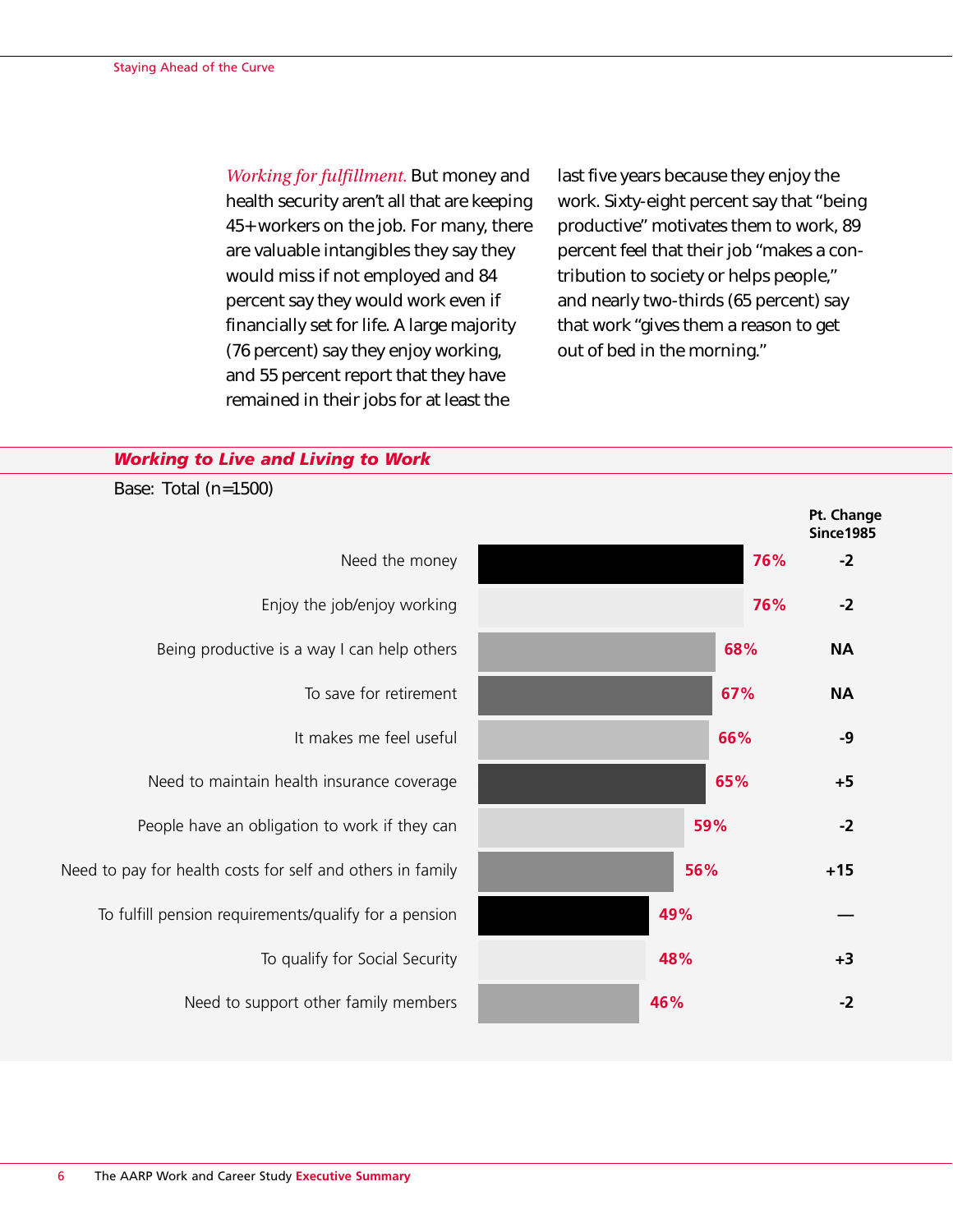For many, work is an essential ingredient of good personal well being and positive self-image. Ninety-one percent say that staying in the workforce keeps them healthy and active, 87 percent say it's important for their self-esteem and 62 percent say they wouldn't feel as good about themselves without a job.

Not surprisingly, then, few 45+ workers only 29 percent—say they look forward to retirement a great deal. Even among those who say they'll continue working mainly for need of money or benefits, relatively few (33 percent) say they look forward to retirement a great deal.

*Better than love.* Indeed, working is so central to 45+ workers that many more say it plays a larger role than romance in shaping their feelings about themselves. Seventy-five percent of respondents agree that inability to find a job would damage their self-esteem, far more than those (50%) who say that inability to find a mate or personal relationship would hurt their self-esteem.

Work as home and community. And work offers 45+ workers a sense of belonging and community. Seventy percent of 45+ workers say they think of their co-workers almost as family, and "the company you work for" was cited most often (50 percent of the time) when 45+ workers were asked to cite the types of communities to which they feel a strong connection. A religious or spiritual organization came in second with 45 percent. Co-workers were a

close third with 44 percent, again showing how important work relationships are to many respondents.

# **The Work Life Juggle**

The struggle to balance work and family responsibilities is a pervasive concern among 45+ workers. Seventy percent of the survey's employed respondents say they are looking for ways to better balance their work with their personal lives.

This challenge weighs more heavily on the minds of boomers (ages 45 to 56), 74 percent of whom say they are looking for better work life balance, as compared to 69 percent in the 57 to 64 age group and to 45 percent in the 65 to 74 age group not surprising, perhaps, as it is boomers who most frequently find themselves sandwiched between their obligations to care for an ailing older relative and a teenage or college-age child.

*Life challenges mount.* There should also be little wonder why so many 45+ workers struggle with work life balance issues. As *Staying Ahead of the Curve* shows, their homefront concerns are numerous and weighty. When asked which of several major life changes occurred in their lives over the last five years, 31 percent of survey respondents say they became responsible for the care of a parent, 26 percent each say their last child moved out of their house or they had a major career change, 23 percent each say they had experienced a mid-life crisis or had an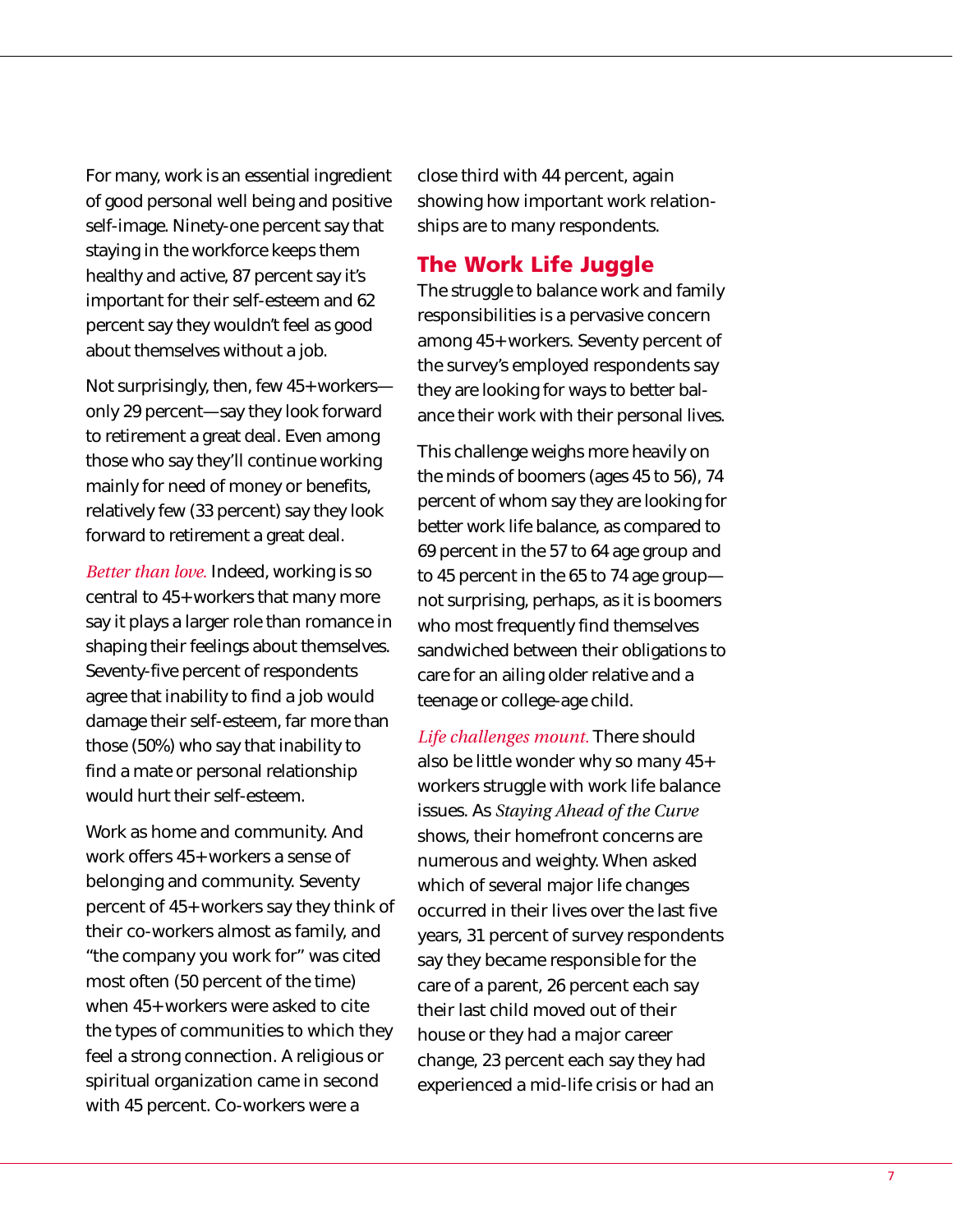adult child move back home, had survived a major illness, and 19 percent had experienced either job loss or had divorced or remarried. More than a third of all 45+ workers (38 percent) say they are responsible for giving care to a spouse, parent, grandchild or others in their lives. It is the issue of work life balance that weighs more heavily on racial/ethnic minorities, consistent with the fact that many

more minority 45+ workers than the general sample report having experienced major life changes over the last five years. For example, while 29 percent of whites say they began caring for a parent in the last five years, the incidence is 36 percent among African Americans, 46 percent among Asian Americans, and 51 percent among Hispanics.

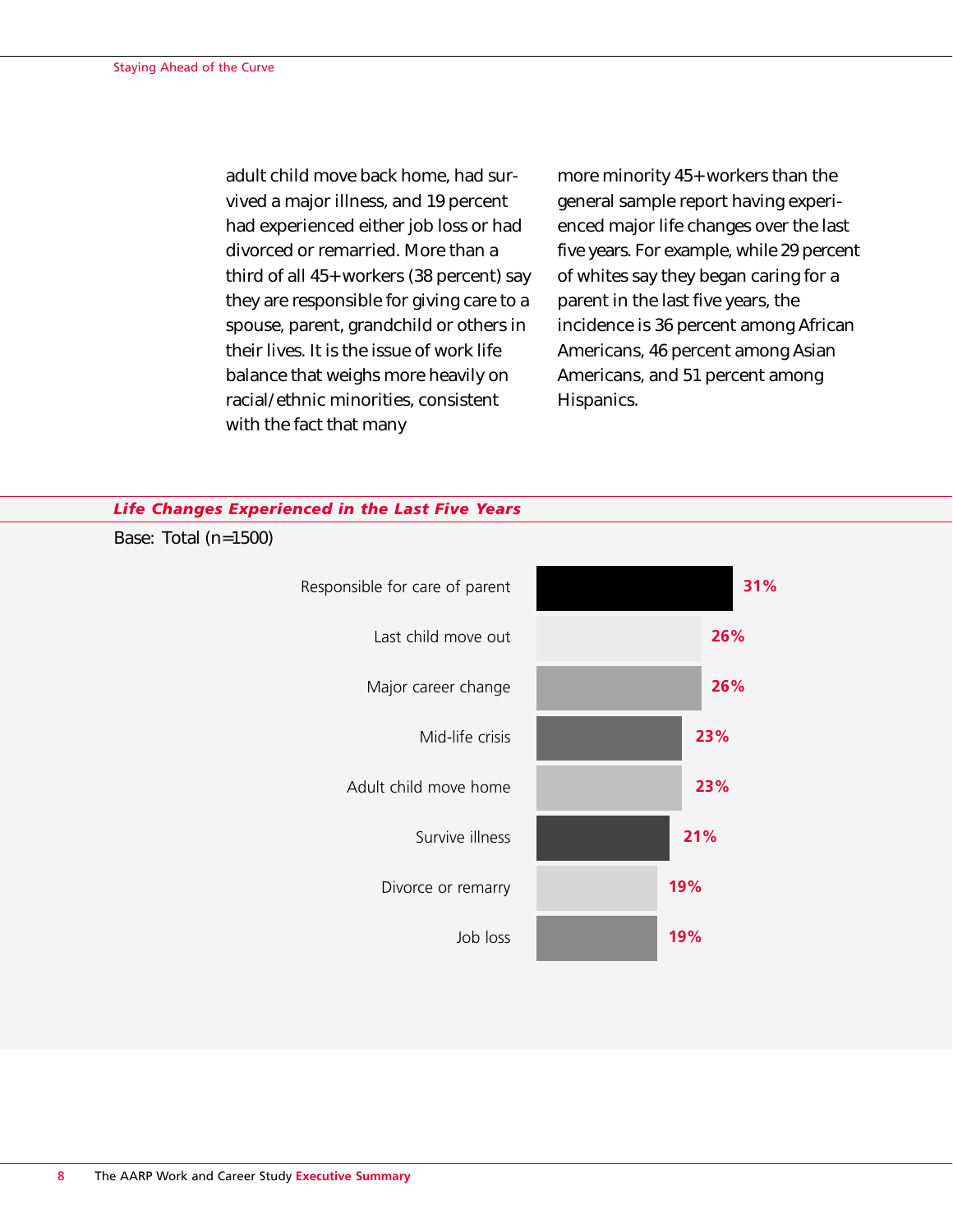# **Workplace Loyalty**

Particularly among the older segment of the survey sample, loyalty to employers is strong. On the average 45+ workers say they have worked 15.5 years with the same employer, and 78 percent say they will remain with the same employer until they retire.

Forty-five-plus workers bring a positive outlook to their jobs. Sixty-nine percent of 45+ workers say their best work years are now, 53 percent report that their best years are ahead of them and 52 percent say they work harder now than when they were younger.

# **What Do They Want?**

Overwhelmingly, 45+ workers say their ideal job would feature: a friendly work environment (94 percent); respect from co-workers (90 percent) and their supervisors (84 percent); and opportunities to use their skills and talents (94 percent), do something worthwhile (91 percent), learn something new (88 percent), help others (86 percent) and pursue something they've always wanted to do (75 percent).

Not as high on their list of priorities, though important nevertheless, are so-called "hard benefits". At least six in ten say that retirement savings plans and high salaries are essential parts of an ideal job, and 84 percent want good healthcare benefits.

*Staying ahead of the curve.* As the overall size of the labor force contracts over the next decade and the proportion of workers over 45 grows, employers will need to accommodate these needs in their workplace if they are to attract and retain a strong, reliable and able workforce. They must consider carefully how 45+ workers are treated in the workplace, especially since, if they are kept happy, a large majority (79 percent) say they are amenable to remaining with the same employer until they retire.

# **Optimism About Prospects, Concern About Barriers**

Most 45+ workers (77 percent) say they are optimistic about their personal life situation—as compared to just 58 percent who are optimistic about the nation's economy right now.

Seventy-one percent are "very confident" or "somewhat confident" they could find another job if theirs were eliminated tomorrow, up from 66 percent who felt that way in the 1985 survey. Notably workers age 57 and over are no more nor less confident than boomers about their ability to find work if they were to lose their current job. And how secure do they think those jobs are? Seventynine percent believe it is not at all or not very likely their job will be eliminated in the next year.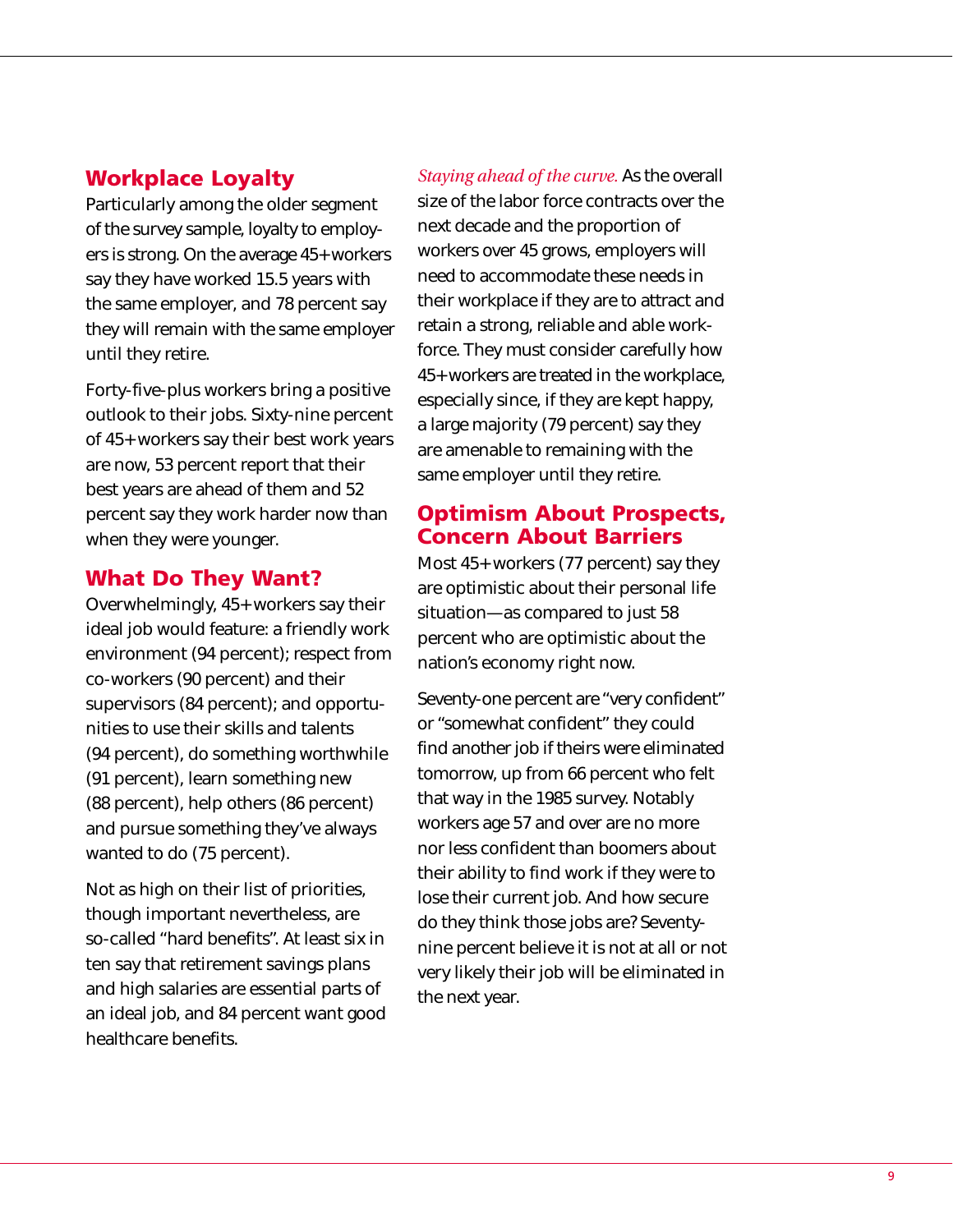*Worries of ageism.* But beneath that cloud of relative good cheer about their prospects in the workplace, there are ominous worries among 45+ workers about ageism. Two-thirds (67 percent) of all respondents say they believe age discrimination exists in the working world today, revealing a concern about opportunities to re-enter the workplace and advance in their current jobs as they age. Sixty percent say they believe that older workers are the first to go when employers make cuts. Yet far fewer say they have suffered personally from ageism in the workplace.

Though the number of 45+ workers who believe they have personally been hurt by ageism in the workplace is relatively small, it is notable that their ranks have grown since AARP last surveyed this cohort in 1985. In this 2002 survey, 9 percent say they believe they have been passed up for a promotion because of their age, up from 4 percent since AARP asked the question in 1985. Six percent say they were fired or laid off because of age (up from one percent in 1985), and 5 percent (also up from one percent in 1985) say they were passed up for a raise because of age. A full 15 percent attribute their not being hired for a job to their age.

*Workers Face Age Discrimination in the Workplace Today*

Base: Total (n=1500)

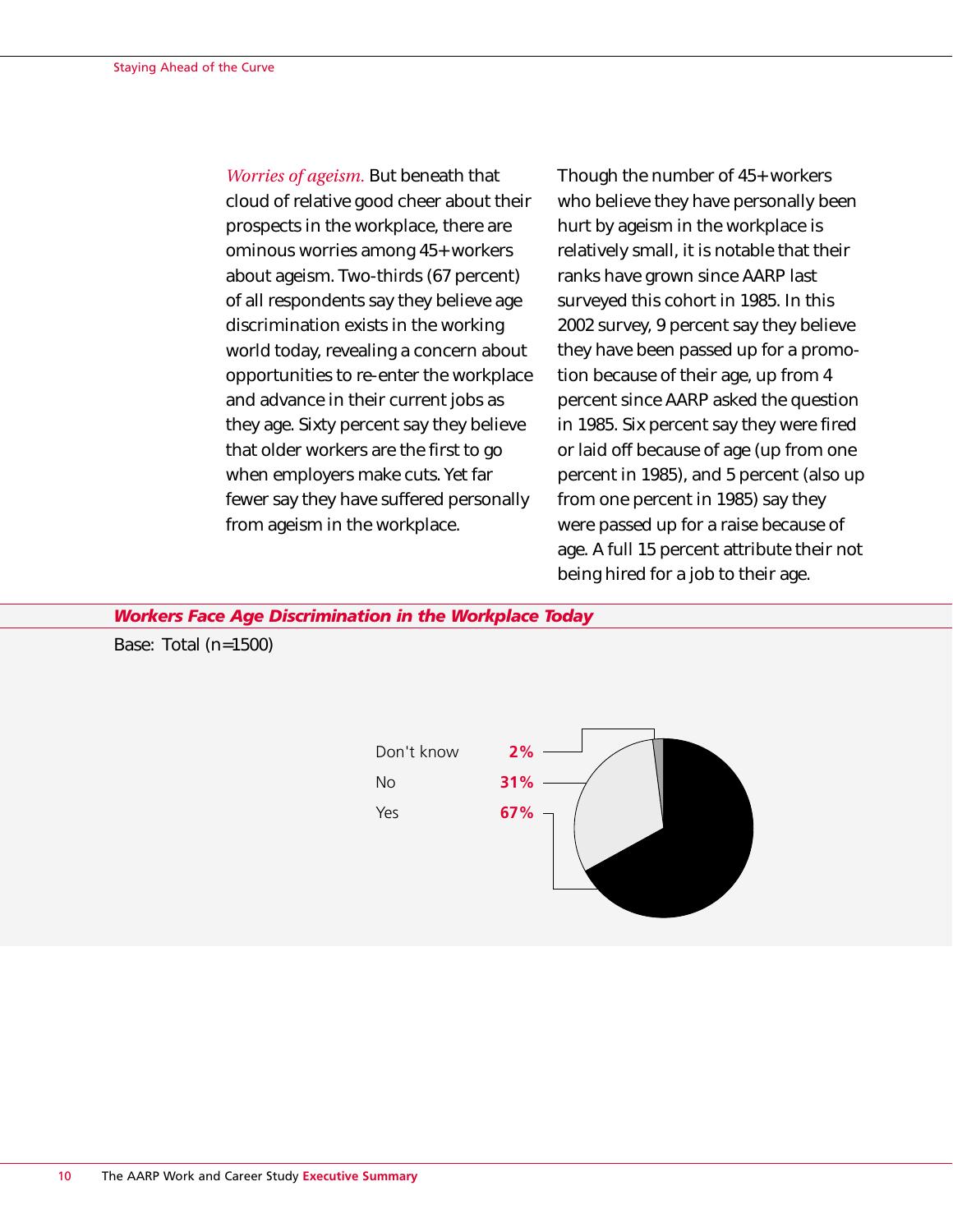

Though age 49 is for many one of the peak years of their productivity in the work place, it's ironic that survey respondents believe that this is also the average age when workers begin to face age discrimination.

*Experience devalued?* Moreover, many 45+ workers feel their own on-the-job experience is valued much less than it could be. More than six in ten (62 percent) believe employers are less likely to value many years of experience in a job than higher education degrees.

*Perceptions match reality.* Respondents' perceptions about age discrimination are disconcerting at a time when the U.S. economy is heading into a period when it will need to rely more and more heavily on the 45+ worker. And

these perceptions match closely with the reality of rising age discrimination complaints. According to the Equal Employment Opportunity Commission, which enforces federal workplace discrimination laws, the number of age-discrimination complaints filed in 2002 is nearly 25 percent higher than in 2000, making age discrimination the fastest growing EEOC category. Moreover, EEOC studies suggest a correlation between rising reports of age discrimination and increased layoffs during tough economic times. Indeed, the last significant spike in age discrimination claims occurred during the economic downturn of the early 1990s.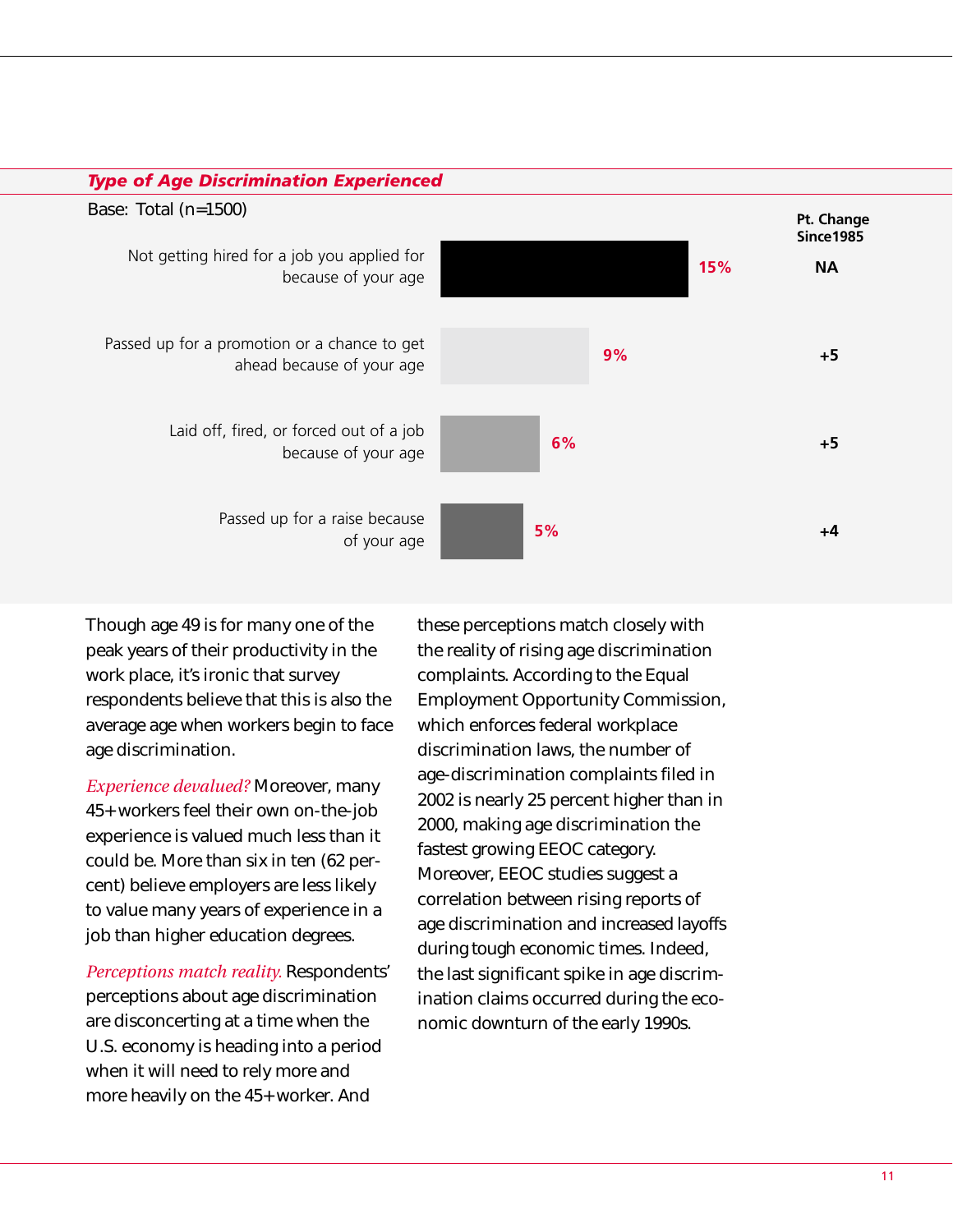# **Implications**

The study suggests potential implications that should inform public policy making and employer preparations for an aging workforce.

*Staying ahead of the curve.* The first is that, if employers are to reap the benefits of the work ethic and experience of older workers, they must design the workplace of the future to meet their needs. Especially as boomers move into their later years, they will expect the workplace to conform to their needs. This will mean more opportunities for part time jobs, phased retirement, flexibility and work hours and time off, and programs to help them deal with caregiving responsibilities.

*Not about bear or bull.* Second, the study arrives at a time of sharp decline in the stock market and of a corresponding devaluation of retirement portfolios. There is anecdotal evidence, particularly in recent press reports, that these developments have forced many to put off long-anticipated retirement plans, playing at least some role in keeping them in the working world. In addition, employers will need to continue to monitor and understand the impact of

diversity and cultural differences in the workforce population. Employers that adapt and are ready for these changes will indeed be ahead of the curve.

*Staying Ahead of the Curve* strongly suggests that there are other, longerterm forces that keep people in the work force in their latter years, forces that appear impervious to the vagaries of the financial markets or the overall economic climates. That seems particularly true of the intangible benefits of working such as enjoyment, love of workplace, camaraderie and connection with a "family" of co-workers, higher self-esteem, and a sense that workplace contributions have a purpose and are meaningful to others. But the study also suggests that for many the need for benefits such as health care coverage and earnings would exist regardless of the current conditions of the economy.

This study informs the public of the complex issues regarding workers (45 and older) and employers. AARP will continue to advocate on behalf of older workers and promote the wealth of knowledge and expertise mid-career and older workers bring to the workplace.

This is the executive summary of AARP's *Staying Ahead of the Curve: The AARP Work and Career Study*. To view a copy of the full report, visit **http://research.aarp.org/econ/multiwork.html.** To order a printed copy of the full report (stock# D17772), or additional copies of this executive summary (stock# D17773), send an email request to **member@aarp.org** or write to AARP Fulfillment, 601 E Street, NW, Washington, DC 20049.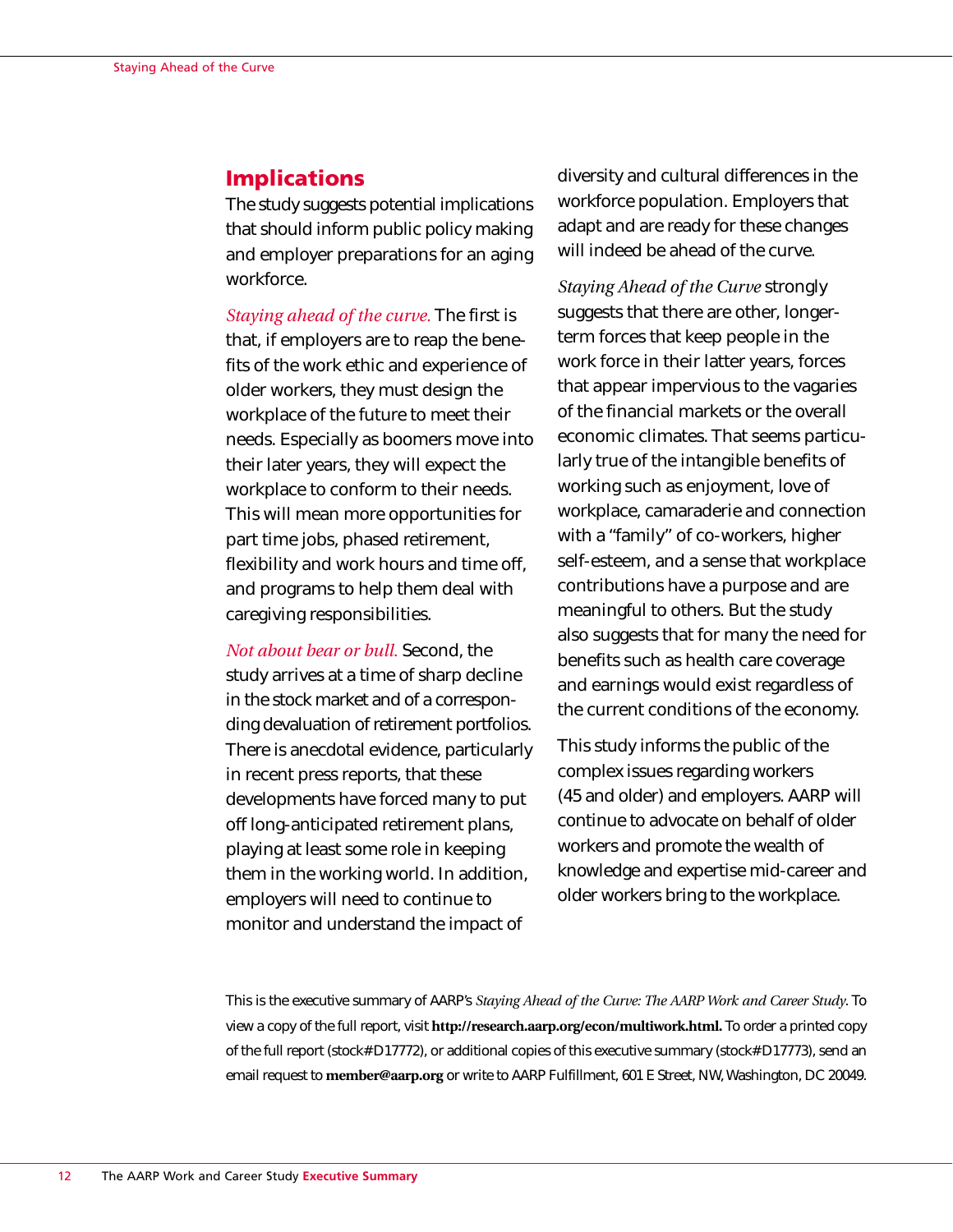# **learn more...**

*Visit:* www.aarp.org

*Write:* AARP, 601 E Street, NW, Washington, DC 20049

AARP is a nonprofit, nonpartisan membership organization for people 50 and over. We provide information and resources; advocate on legislative, consumer, and legal issues; assist members to serve their communities; and offer a wide range of unique benefits, special products, and services for our members. These benefits include AARP Webplace at www.aarp.org, lifestyle magazines, the monthly *AARP Bulletin,* and a Spanish-language newspaper, *Segunda Juventud.* Active in every state, the District of Columbia, Puerto Rico, and the U.S. Virgin Islands, AARP celebrates the attitude that age is just a number and life is what you make it.